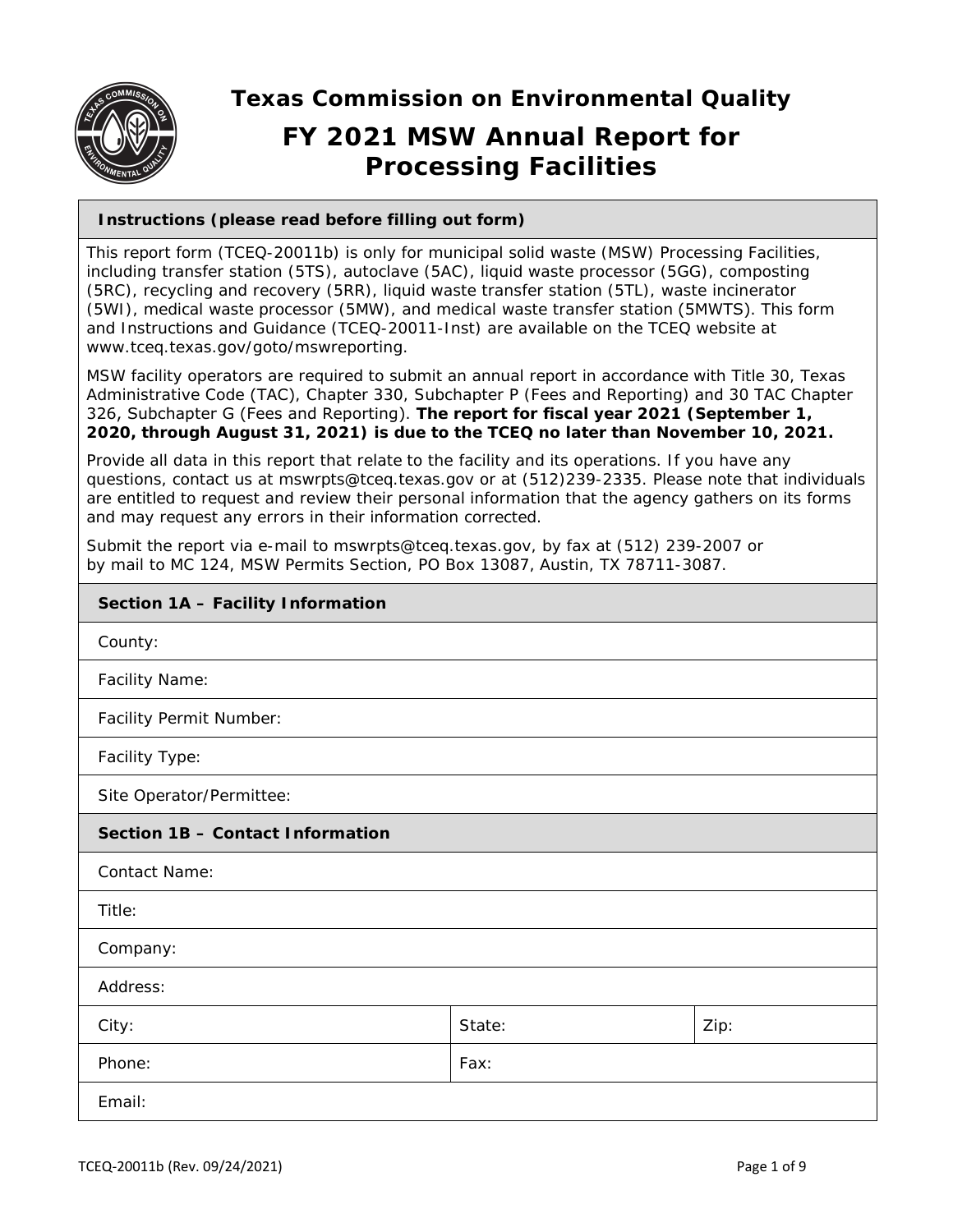## **FY 2021 MSW Annual Report**

| Section 2 - Facility Status                                                                                                                                                                                                                                                              |                                                                                               |  |  |
|------------------------------------------------------------------------------------------------------------------------------------------------------------------------------------------------------------------------------------------------------------------------------------------|-----------------------------------------------------------------------------------------------|--|--|
| Mark the status of your facility during FY 2021 (9/1/2020 to 8/31/2021).                                                                                                                                                                                                                 |                                                                                               |  |  |
| Active - Facility operated this fiscal year.                                                                                                                                                                                                                                             |                                                                                               |  |  |
|                                                                                                                                                                                                                                                                                          | Inactive New - Facility authorized, but never operated. Projected date of operation:          |  |  |
| Inactive – Facility did not operate this fiscal year. Projected date of operation:                                                                                                                                                                                                       |                                                                                               |  |  |
| Closed - Facility closed. Post-Closure Care not required.                                                                                                                                                                                                                                |                                                                                               |  |  |
| Post-Closure Care                                                                                                                                                                                                                                                                        |                                                                                               |  |  |
|                                                                                                                                                                                                                                                                                          |                                                                                               |  |  |
| Section 3 - Signature                                                                                                                                                                                                                                                                    |                                                                                               |  |  |
|                                                                                                                                                                                                                                                                                          | The following affirmation must be completed and signed for your annual report to be accepted. |  |  |
| This facility is ACTIVE and "I affirm, as an authorized representative of the permit holder, that<br>the information contained in this report is, to the best of my knowledge and understanding,<br>complete and accurate."                                                              |                                                                                               |  |  |
| This facility is INACTIVE and "I affirm, as an authorized representative of the permit holder,<br>that this facility was inactive for the entire FY 2021 and that the information contained in this<br>report is, to the best of my knowledge and understanding, complete and accurate." |                                                                                               |  |  |
| Printed Name:                                                                                                                                                                                                                                                                            | Signature:                                                                                    |  |  |
| Title:                                                                                                                                                                                                                                                                                   | Date:                                                                                         |  |  |

**If the facility did not operate during FY 2021, complete and submit only Sections 1A, 1B, 2, and 3 of this form.**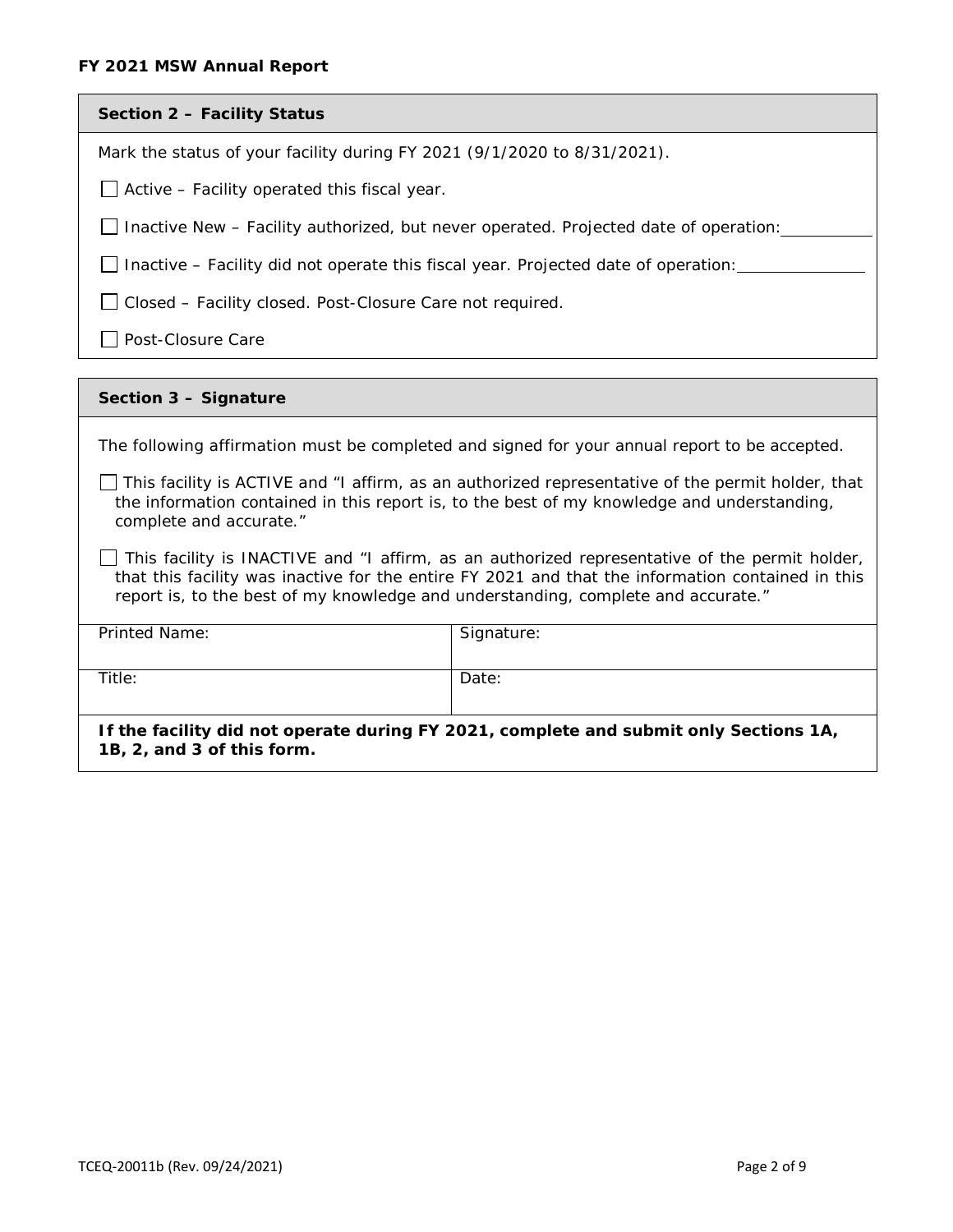| Section 4 - Facility Fees and Area Served |                                                                                                                                                                                                                                                                                                                                                   |                                                                                             |  |  |  |
|-------------------------------------------|---------------------------------------------------------------------------------------------------------------------------------------------------------------------------------------------------------------------------------------------------------------------------------------------------------------------------------------------------|---------------------------------------------------------------------------------------------|--|--|--|
| [1]                                       | Was accepted waste or feedstock material measured by weight?<br>Yes<br><b>No</b><br>$\overline{\phantom{a}}$                                                                                                                                                                                                                                      |                                                                                             |  |  |  |
| [2]                                       | Was accepted waste or feedstock material measured by volume?<br>$\Box$ Yes<br>No                                                                                                                                                                                                                                                                  |                                                                                             |  |  |  |
| [3]                                       |                                                                                                                                                                                                                                                                                                                                                   | Provide the average rate charged, in dollar amount(s), for all applicable units of measure: |  |  |  |
|                                           | Ton                                                                                                                                                                                                                                                                                                                                               |                                                                                             |  |  |  |
|                                           | Gallon                                                                                                                                                                                                                                                                                                                                            |                                                                                             |  |  |  |
|                                           | Pound                                                                                                                                                                                                                                                                                                                                             |                                                                                             |  |  |  |
|                                           | Compacted Cubic Yard (CY)                                                                                                                                                                                                                                                                                                                         |                                                                                             |  |  |  |
|                                           | Uncompacted CY                                                                                                                                                                                                                                                                                                                                    |                                                                                             |  |  |  |
| [4]                                       | List all the Texas Counties or county codes from which the facility accepted waste or<br>feedstock material. If additional space is needed, include an attachment. Please include the<br>county in which the facility is located, if applicable. A list of county and state codes is<br>available on-line at www.tceq.texas.gov/goto/msw-annrept. |                                                                                             |  |  |  |
|                                           |                                                                                                                                                                                                                                                                                                                                                   |                                                                                             |  |  |  |
| [5]                                       | List all states or state codes, other than Texas, from which the facility accepted waste or<br>feedstock material. A list of county and state codes is available on-line<br>at www.tceq.texas.gov/goto/msw-annrept.                                                                                                                               |                                                                                             |  |  |  |
|                                           |                                                                                                                                                                                                                                                                                                                                                   |                                                                                             |  |  |  |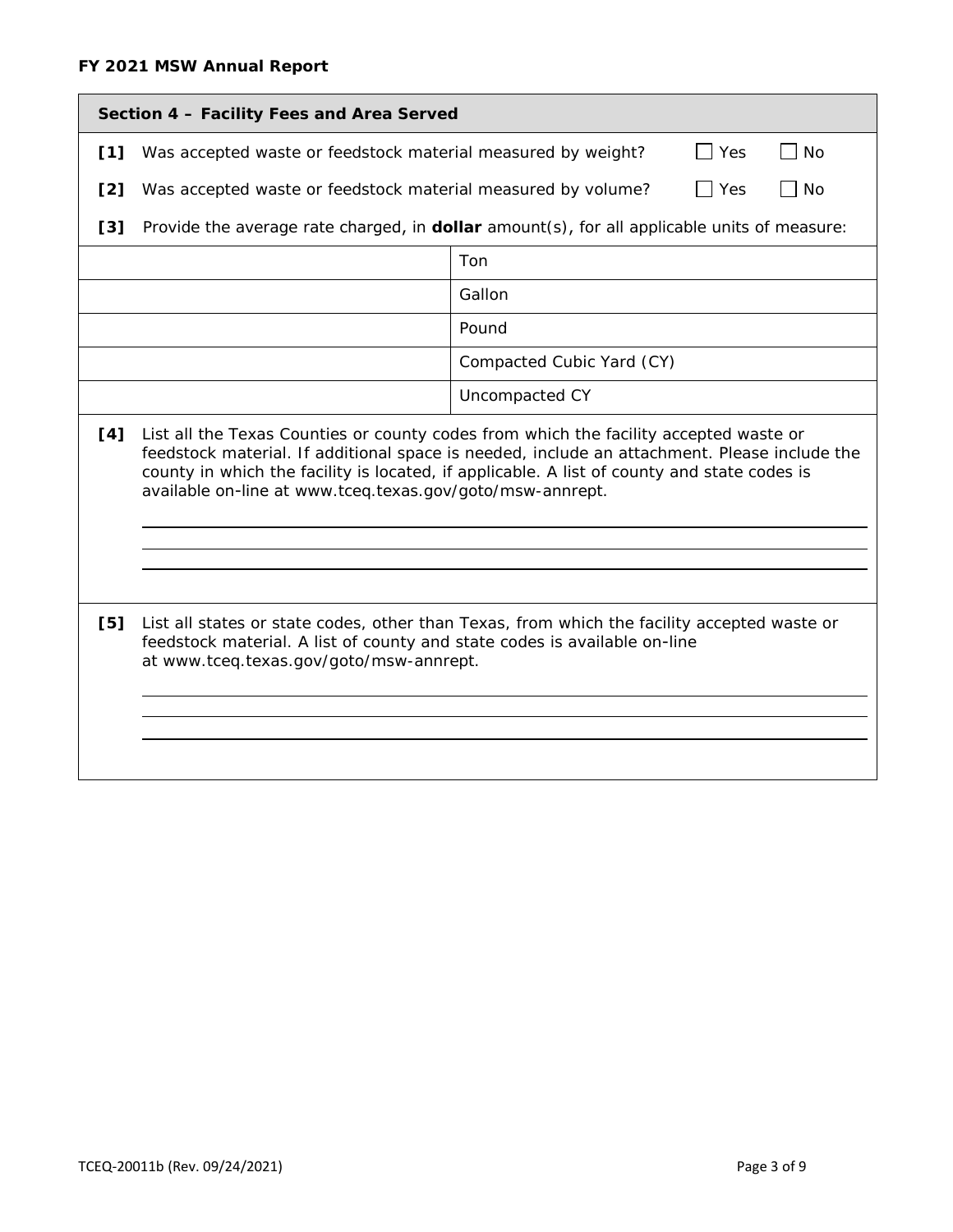## **Section 5 – Diverted Materials**

**[1]** In Table 5-1, enter the amount, in tons, of the materials that the facility received and then diverted from being disposed. If diverted materials are also treated or processed at the facility, record applicable amounts in Table 6-1 (Treated Solid Wastes) in Section 6.

If you do not currently measure in tons, please use the most appropriate volume to weight conversion factor for the material type in order to report the tons.

# **Table 5-1. Diverted Materials**.

| <b>Material Type</b>                                    | <b>Tons Diverted</b> |
|---------------------------------------------------------|----------------------|
| Yard Waste and Brush                                    |                      |
| Aluminum                                                |                      |
| Metal                                                   |                      |
| Glass                                                   |                      |
| Plastic                                                 |                      |
| <b>Plastic Bottles</b>                                  |                      |
| Paper and Cardboard                                     |                      |
| Construction or Demolition Waste                        |                      |
| <b>Electronic Equipment</b>                             |                      |
| <b>White Goods</b>                                      |                      |
| <b>Tires</b>                                            |                      |
| Automotive                                              |                      |
| Shingles                                                |                      |
| Used Oil                                                |                      |
| Other Materials (identify in item 2 of this<br>section) |                      |
| <b>Total Tons of Diverted Materials</b>                 |                      |

**[2]** Identify other material types diverted: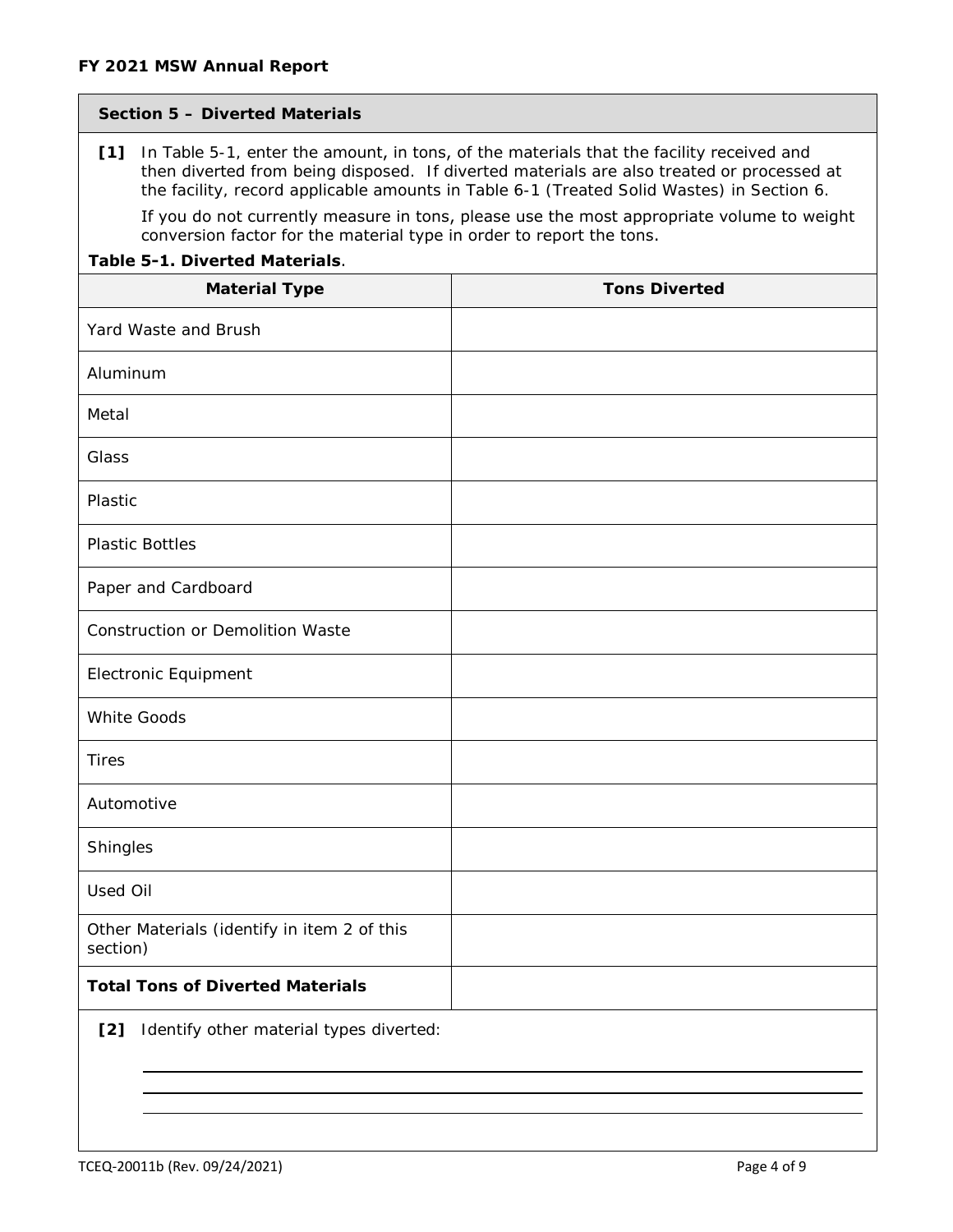## **Section 6 – Solid Waste Treatment**

**[1]** In Table 6-1, for each applicable treatment method, list the amount, in tons and by origin, for each solid waste type received and treated at the facility.

If applicable, please use the volume to weight conversion factors referenced in 30 TAC, Chapter 330, Subchapter P, 330.675(a)(2) and Chapter 326, Subchapter G, 326.89(a)(5).

Note: volume to weight conversion factors to be used for converting cubic yards to tons are:

- For medium compacted cubic yards (CCY), divide total CCY by 3
- For heavy compacted cubic yards, divide total CCY by 2.5
- For uncompacted cubic yards (UCCY), divide total UCCY by 5

## **Table 6-1. Treated Solid Wastes**.

| <b>Treatment Method</b>                                                | <b>In-State</b> | <b>Out-of-State</b> | <b>Mexico</b> | <b>Total</b> |
|------------------------------------------------------------------------|-----------------|---------------------|---------------|--------------|
| Incineration                                                           |                 |                     |               |              |
| Autoclave                                                              |                 |                     |               |              |
| Composting                                                             |                 |                     |               |              |
| Digestion                                                              |                 |                     |               |              |
| <b>Chemical Disinfection</b>                                           |                 |                     |               |              |
| Chipping/Grinding<br>Clean Wood Material<br>for Mulch Purposes<br>Only |                 |                     |               |              |
| Other (identify in<br>item 2 of this section)                          |                 |                     |               |              |
| <b>Total Tons of</b><br><b>Treated Solid</b><br><b>Wastes</b>          |                 |                     |               |              |
| [2]<br>Identify "Other" solid waste treatment methods:                 |                 |                     |               |              |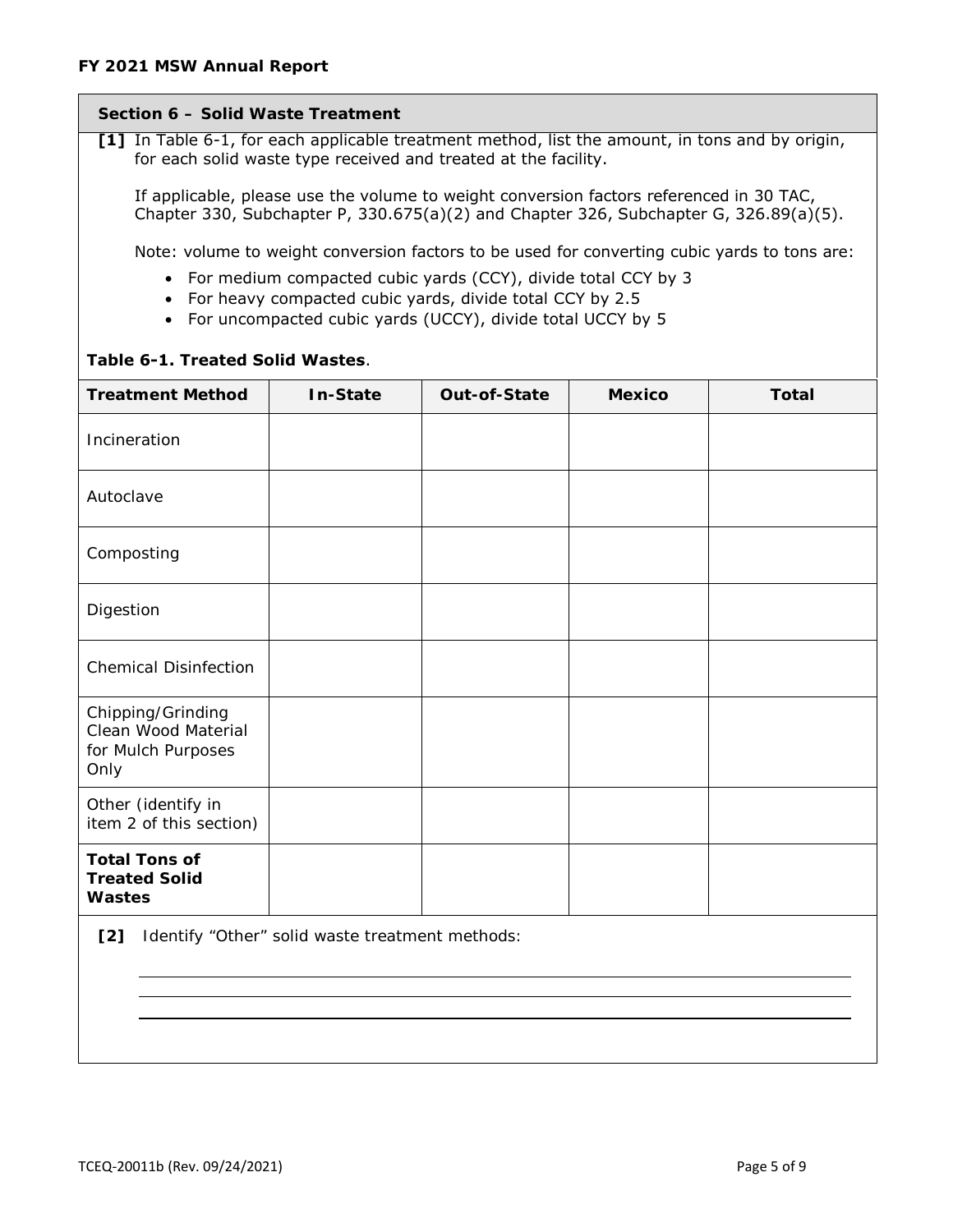# **Section 7 – Liquid Waste Treatment**

**[1]** In Table 7-1, list the amount, in tons and by origin, for each liquid waste type received and treated at the facility.

Composting facilities should not report incoming feedstock in this section, but instead include the total amount of liquid and solid feedstock received and used for composting in the "Composting" row of Table 6-1 (in Section 6, Solid Waste Treatment).

If applicable, please use the conversion factors referenced in 30 TAC, Chapter 330, Subchapter P, 330.675(a)(2) and Chapter 326, Subchapter G, 326.89(a)(5).

| <b>Waste Type</b>                                              | In-State | Out-of-State | <b>Mexico</b> | <b>Total</b> |
|----------------------------------------------------------------|----------|--------------|---------------|--------------|
| Sludge                                                         |          |              |               |              |
| Grease                                                         |          |              |               |              |
| Grit                                                           |          |              |               |              |
| Septage                                                        |          |              |               |              |
| Class 1 Nonhazardous<br><b>Industrial Waste</b><br>(NHIW)      |          |              |               |              |
| Class 2 NHIW                                                   |          |              |               |              |
| Other (identify in<br>item 2 of this section)                  |          |              |               |              |
| <b>Total Tons of</b><br><b>Treated Liquid</b><br><b>Wastes</b> |          |              |               |              |
| Identify "Other" liquid waste types treated:<br>[2]            |          |              |               |              |
|                                                                |          |              |               |              |

## **Table 7-1. Liquid Waste Treatment.**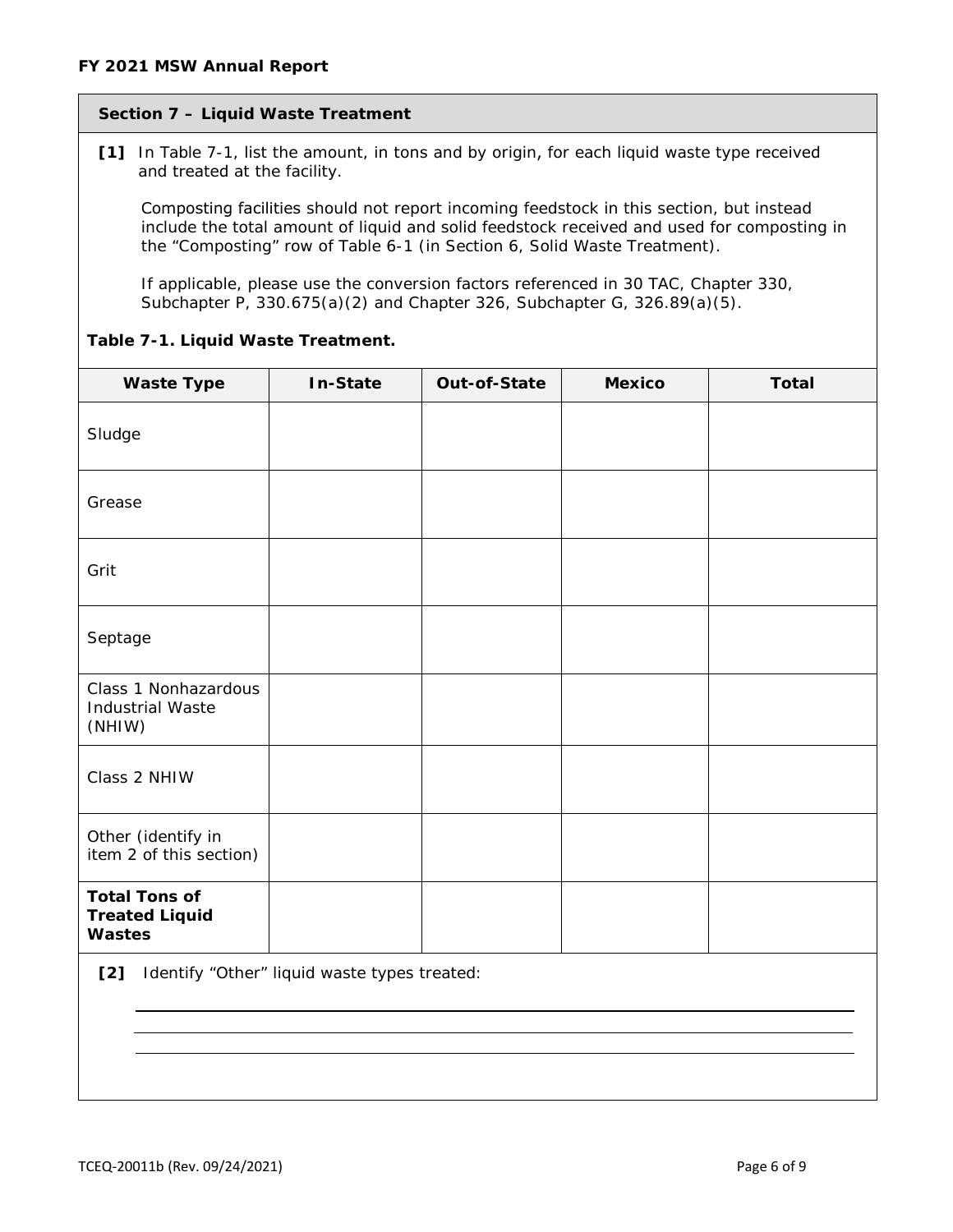## **Section 8 – Solid Waste Transfers**

**[1]** In Table 8-1, list the amount, in tons and by origin, for each waste type received and transferred to a disposal facility.

For treated solid waste reported in Table 6-1 (in Section 6, Solid Waste Treatment), enter the amount (after treatment), in tons and by origin, for each solid waste type transferred from your facility to a disposal facility in the "Treated Waste" row of Table 8-1.

If applicable, please use the conversion factors referenced in 30 TAC, Chapter 330, Subchapter P, 330.675(a)(2) and Chapter 326, Subchapter G, 326.89(a)(5). Note: volume to weight conversion factors to be used for converting cubic yards to tons are:

- For medium compacted cubic yards (CCY), divide total CCY by 3
- For heavy compacted cubic yards, divide total CCY by 2.5
- For uncompacted cubic yards (UCCY), divide total UCCY by

#### **Table 8-1. Solid Waste Transfers.**

| <b>Waste Type</b>                                      | In-State | Out-of-State | <b>Total</b> |
|--------------------------------------------------------|----------|--------------|--------------|
| Municipal                                              |          |              |              |
| <b>NHIW</b>                                            |          |              |              |
| <b>Brush</b>                                           |          |              |              |
| <b>Construction or Demolition</b>                      |          |              |              |
| Special Waste                                          |          |              |              |
| <b>Treated Waste</b>                                   |          |              |              |
| Other (identify in item 2 of<br>this section)          |          |              |              |
| <b>Total Tons of Solid</b><br><b>Waste Transferred</b> |          |              |              |

**[2]** Identify "Other" solid waste types transferred: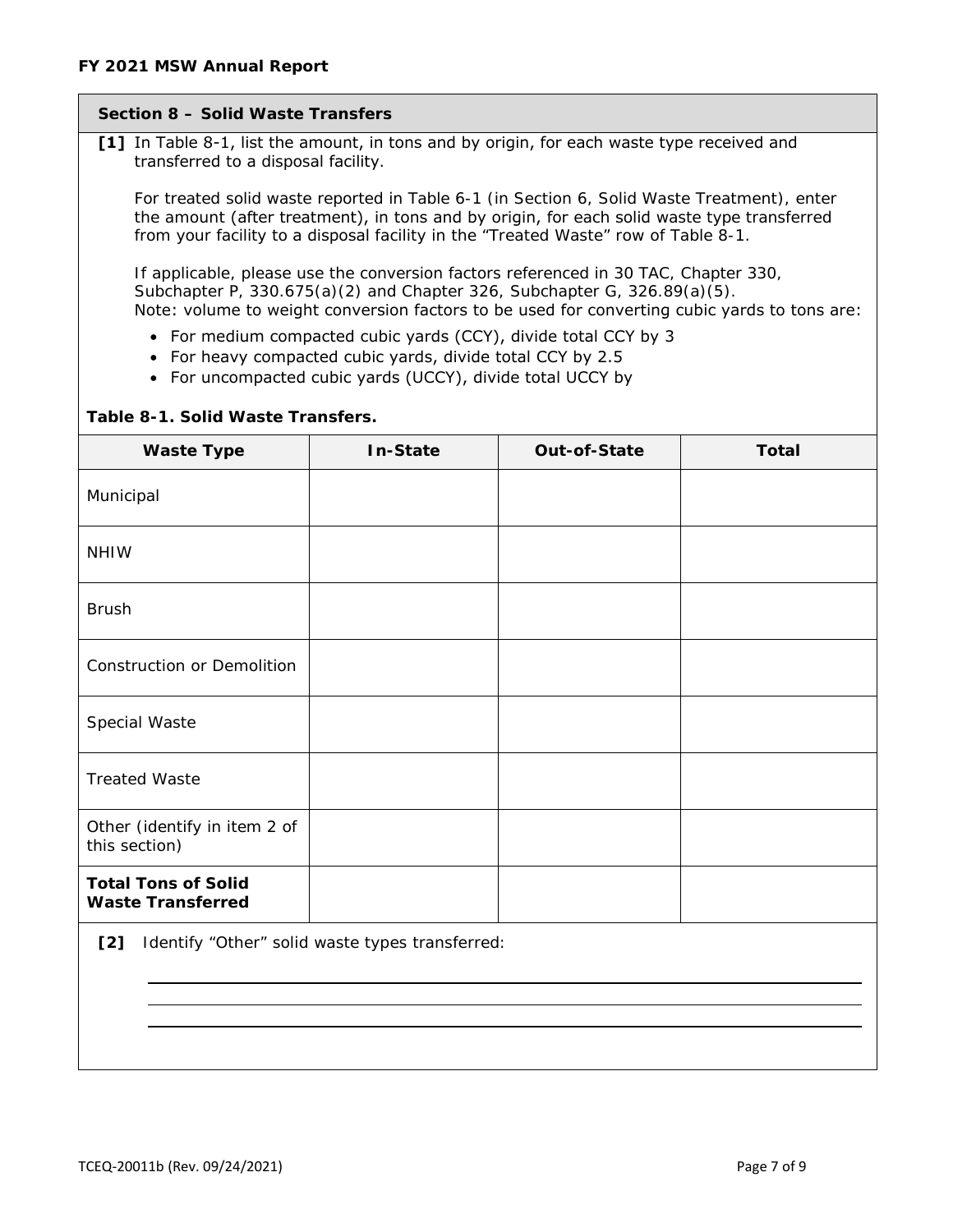## **Section 9 – Liquid Waste Transfers**

**[1]** In Table 9-1, list the amount, in tons and by origin, for each waste type received and transferred to a liquid processing or disposal facility.

For treated liquid waste reported in Table 7-1 (in Section 7, Liquid Waste Treatment), enter the amount *after treatment* for each waste type transferred from your facility to a liquid processing or disposal facility in the Treated Waste row of Table 9-1.

If applicable, please use the conversion factors referenced in 30 TAC, Chapter 330, Subchapter P, 330.675(a)(2) and Chapter 326, Subchapter G, 326.89(a)(5).

## **Table 9-1. Liquid Waste Transfers.**

| <b>Waste Type</b>                                       | <b>In-State</b> | Out-of-State | <b>Total</b> |  |
|---------------------------------------------------------|-----------------|--------------|--------------|--|
| Sludge                                                  |                 |              |              |  |
| Grease                                                  |                 |              |              |  |
| Grit                                                    |                 |              |              |  |
| Septage                                                 |                 |              |              |  |
| Class 1 NHIW                                            |                 |              |              |  |
| Class 2 NHIW                                            |                 |              |              |  |
| <b>Treated Waste</b>                                    |                 |              |              |  |
| Other (identify in item 2 of<br>this section)           |                 |              |              |  |
| <b>Total Tons of Liquid</b><br><b>Waste Transferred</b> |                 |              |              |  |
| [2]<br>Identify "Other" liquid waste types transferred: |                 |              |              |  |